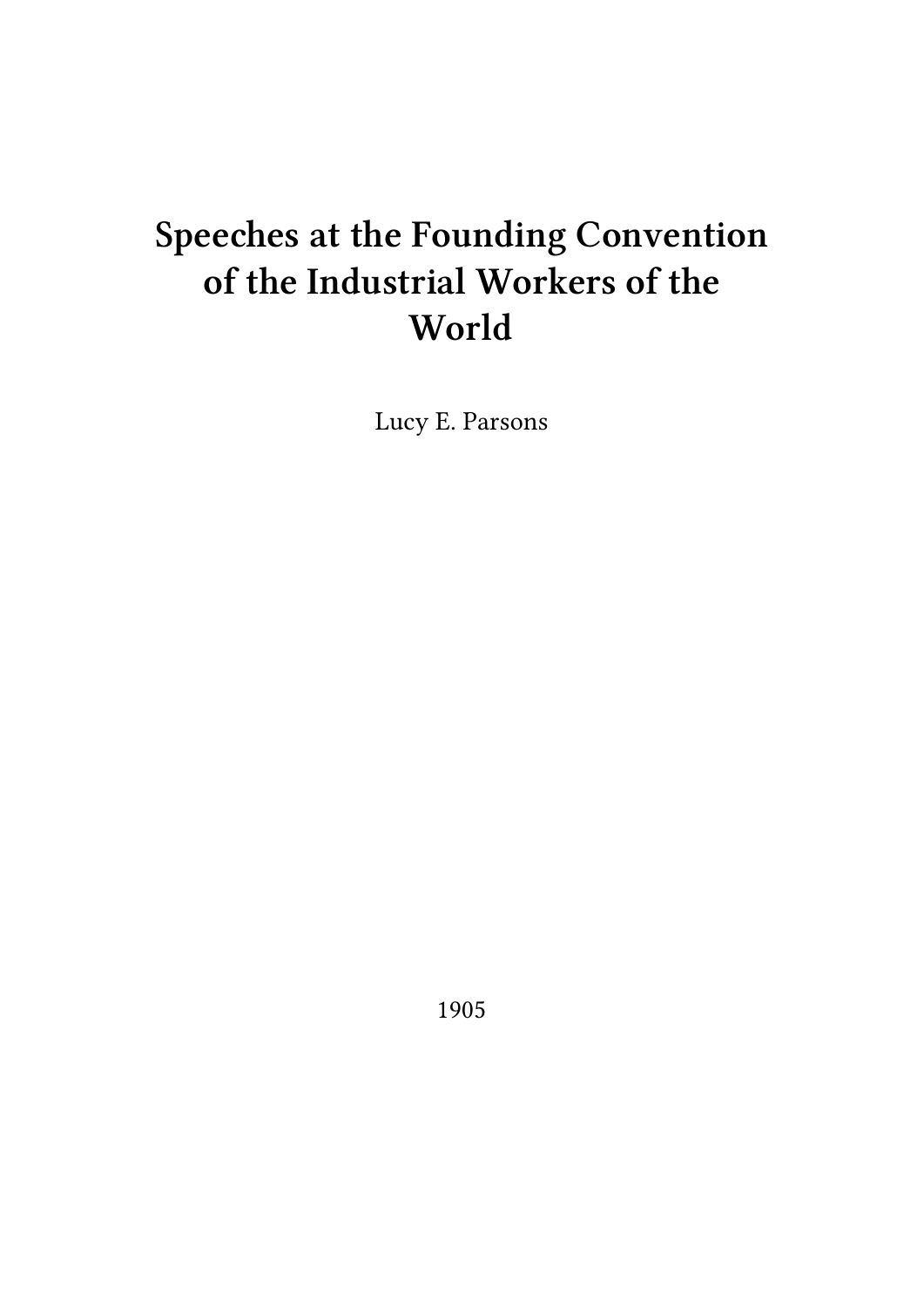## **Contents**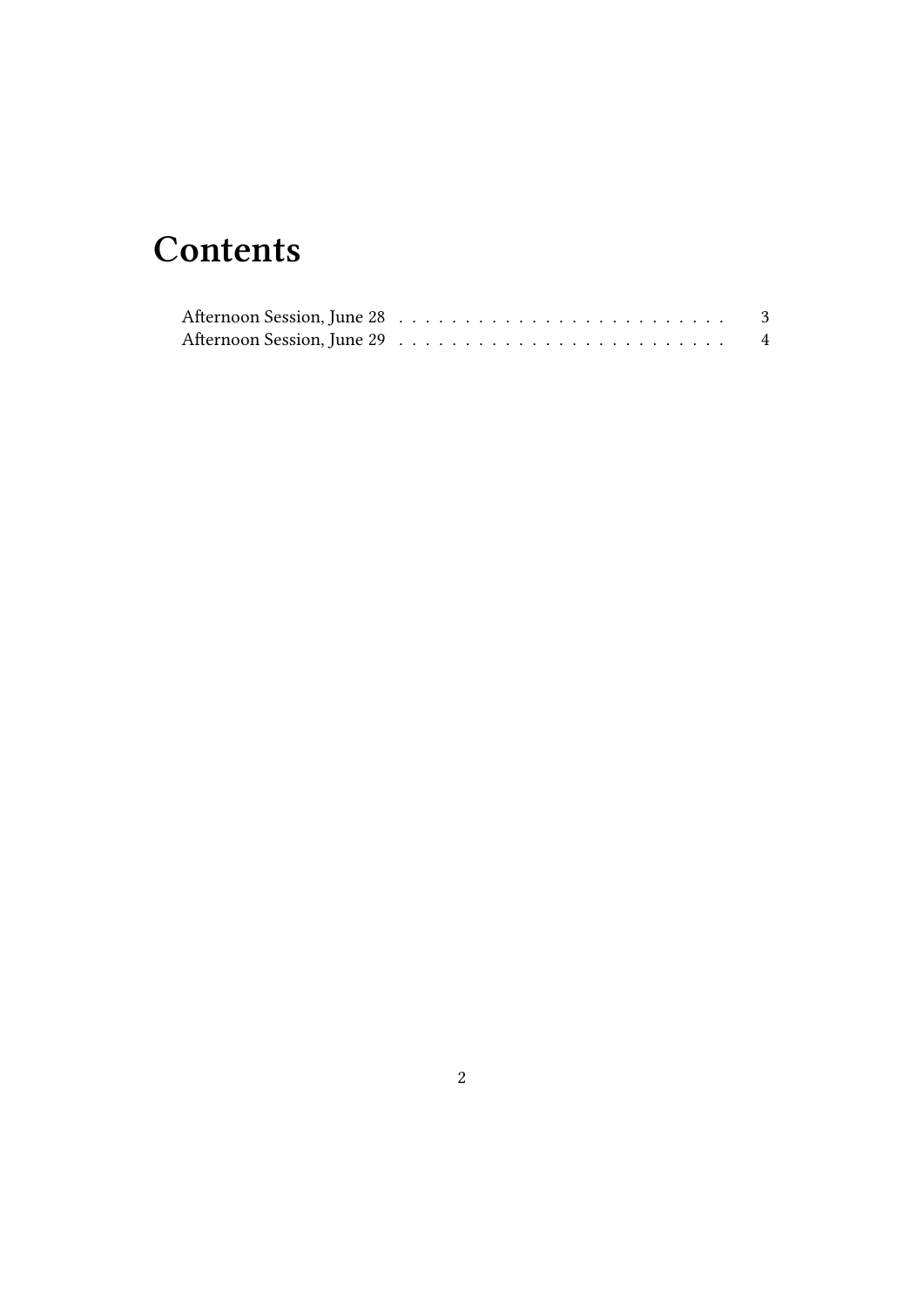## **Afternoon Session, June 28**

A great deal has been said here about the number of votes that the different delegates carry around in their pockets. I am not here for the purpose of raising a note of inharmony or disunion among these delegates. I am simply here in the interest of truth as I see it. Now, this idea of mere force of numbers sounds too much to me like "Might makes Right." Mere force of numbers never made a right on Earth, and, thanks to justice, never can. What is right, what is just and justice, is simply the result of the best minds of all the ages. Whatever right we have in society is simply a heritage handed down to us by those who had only disinterested motives.

Now, I am one of those who entered my name as an individual delegate. I had to do so because I had to subscribe to the technicality of the clause that has been read by the delegate before the last. I entered myself as an individual delegate, but let me assure you that I for one had no such idea of entering my name as an individual delegate. Now a great many of you represent your unions, and I certainly do believe in organized labor or I would not be here; organization of a purely economic nature. I entered my name believing that I did not represent a mere body that met within the four walls of any hall, but that I represent that great body that has its face to the foremost ends of the Earth. Now, I entered my name here, and I think others did, because we had eyes to see the misery, we had ears to hear the cry of the downcast and miserable of the Earth, we had a heart that was sympathetic, and we believed that we could come here and raise our voice and mingle it with yours in the interest of humanity.

So that is the great audience I represent. I represent those people, those little children who, after my twenty-five years' residence in Chicago, I know are in the factories. I entered here as a delegate to represent that great mass of outraged humanity, my sisters whom I can see in the night when I go out in Chicago, who are young and fair and beautiful, but who are compelled to sell the holy name of womanhood for a night's lodging. I am here to raise my voice with them, and ask you to put forth from this organization a declaration of principles and a constitution that shall give them hope in the future, that they shall be enrolled under the banner of this organization.

Had I simply come here to represent myself, I might as well have remained at home and not taken up the time of your deliberative body. Let me say to you—I will take but a few moments of your time—that it matters not to me personally what you shall finally decide. I am perfectly willing to leave my case in the hands of this convention as to whether I and the rest of the individual delegates shall be admitted. I wish simply to say to you, Godspeed you in your effort, and that there might come some good at least from your organization.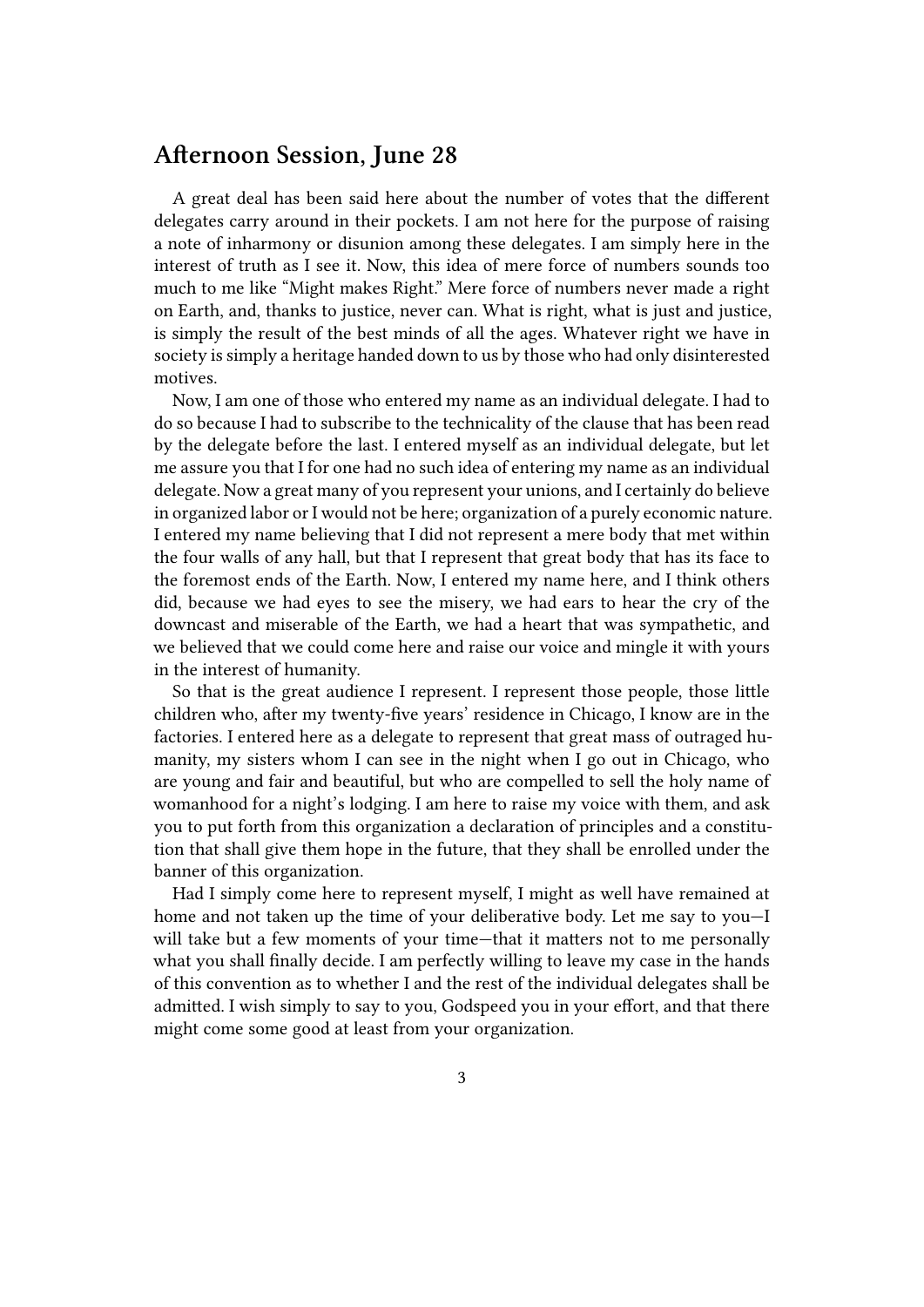I wish to state in conclusion that some of the delegates seem to lay some capital up, or put some stress upon, what some delegate or some people here have lost in the interest of labor. Let me say to you that I think that is the last stock in trade that any delegate should talk about in this hall. It matters not if there is a man in this hall who has lost a limb in the interest of labor—he has not lived in vain. If there are some here who have lost their liberty temporarily in the interest in labor, they have not spent their time in vain. And if there are some who have lost their dearest gift of all, life, in the interest of labor, that cause is justified and their lives have not been sacrificed in vain.

And so let me say to you brothers and sisters, don't engage in any personalities, but simply remember that we are here as one brotherhood and one sisterhood, as one humanity, with a responsibility to the downtrodden and the oppressed of all humanity, it matters not under what flag or in what country they happened to be born. Let us have that idea of Thomas Paine, that "The world is my country, and mankind are my countrymen."

## **Afternoon Session, June 29**

I can assure you that after the intellectual feast that I have enjoyed immensely this afternoon, I feel fortunate to appear before you now in response to your call. I do not wish you to think that I am here to play upon words when I tell you that I stand before you and feel much like a pigmy before intellectual giants, but that is only the fact.

I wish to state to you that I have taken the floor because no other woman has responded, and I feel that it would not be out of place for me to say in my poor way a few words about this movement. We, the women of this country, have no ballot even if we wished to use it, and the only way that we can be represented is to take a man to represent us. You men have made such a mess of it in representing us that we have not much confidence in asking you; and I for one feel very backward in asking the men to represent me. We have no ballot, but we have our labor. I think it is August Bebel, in his Woman in the Past, Present and Future—a book that should be read by every woman that works for wages—Bebel says that men have been slaves throughout all the ages, but that woman's condition has been worse, for she has been the slave of a slave.

There was never a greater truth uttered. We are the slaves of the slaves. We are exploited more ruthlessly than men. Wherever wages are to be reduced the capitalist class use women to reduce them, and if there is anything that you men should do in the future it is to organize the women. And I say that if the women had inaugurated a boycott of the State Street stores since the teamsters' strike, the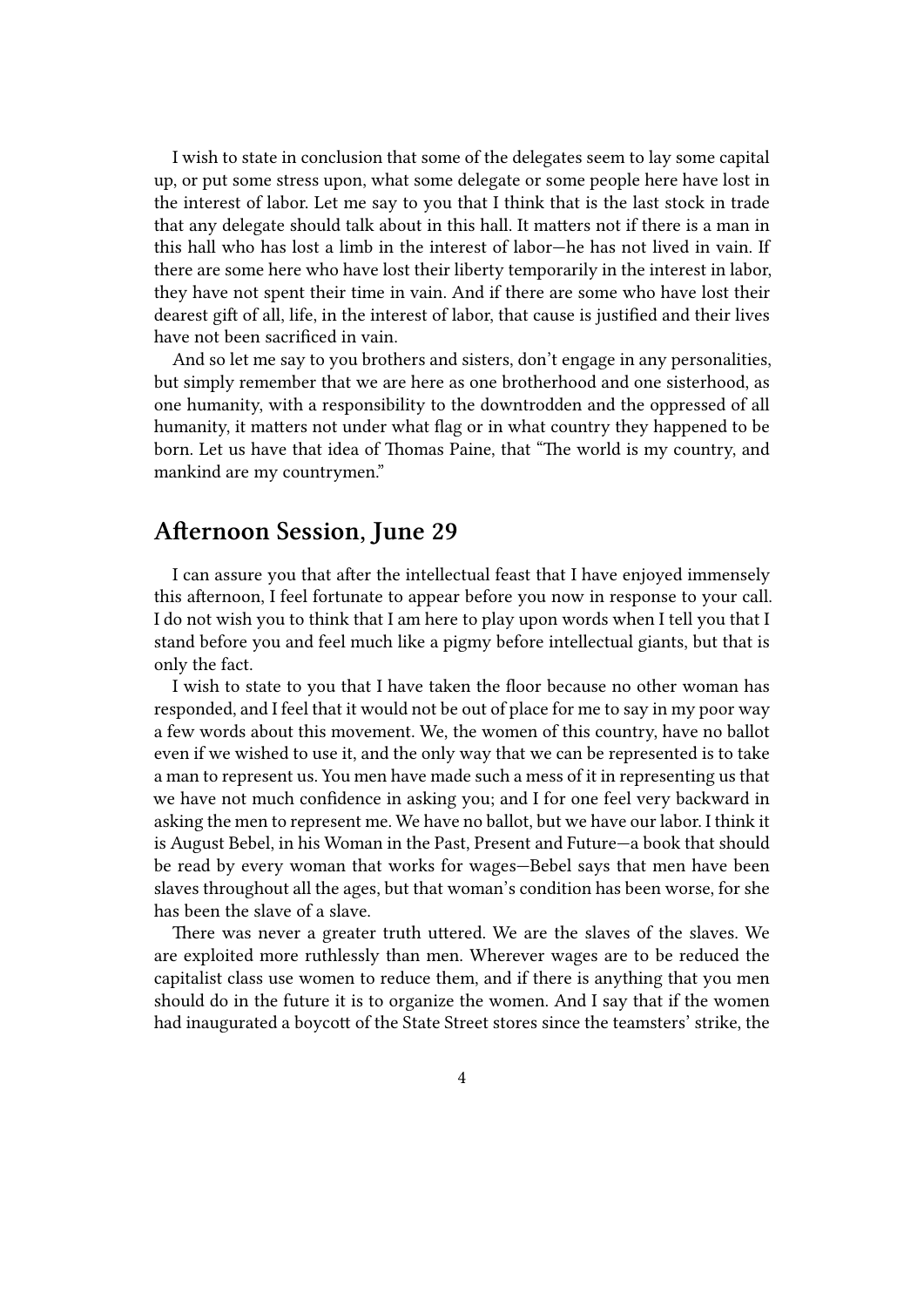stores would have surrendered long ago. I do not stand before you to brag. I had no man connected with that strike to make it of interest to me to boycott the stores, but I have not bought one penny's worth there since that strike was inaugurated. I intended to boycott all of them as one individual at least, so it is important to educate the women.

Now, I wish to show my sisters here that we fasten the chains of slavery upon our sisters, sometimes unwittingly, when we go down to the department store and look around so cheap. When we come to reflect it simply means the robbery of our sisters, for we know that the things cannot be made for such prices and give women who made them fair wages. I wish to say that I have attended many conventions in the twenty-seven years since I came here to Chicago, a young girl, so full of life and animation and hope. It is to youth that hope comes; it is to age that reflection comes. I have attended conventions from that day to this, of one kind and another, and taken part in them. I have taken part in some in which our Comrade Debs had a part. I was at the organization that he organized in this city some eight or ten years ago. Now, the point I want to make is that these conventions are full of enthusiasm. And that is right; we should sometimes mix sentiment with soberness; it is a part of life.

But when you go out of this hall, when you have laid aside your enthusiasm, then comes the solid work. Are you going out of here with your minds made up that the class which we call ourselves, revolutionary Socialists so-called—that class, is organized to meet organized capital with the millions at its command? It has many weapons to fight us. First, it has money. Then, it has legislative tools. Then, it has armories; and last, it has the gallows. We call ourselves revolutionists. Do you know what the capitalists mean to do to you revolutionists? I simply throw these hints out that you young people may become reflective and know what you have to face at the first, and then it will give you strength. I am not here to cause any discouragement, but simply to encourage you to go on in your grand work.

Now, that is the solid foundation that I hope this organization will be built on; that it may be built not like a house upon the sand, that when the waves of adversity come it may go over into the ocean of oblivion; but that it shall be built upon a strong, granite, hard foundation; a foundation made up of the hearts and aspirations of the men and women of this twentieth century, who have set their minds, their hands, their hearts and their heads against the past with all its miserable poverty, with its wage-slaves, with its children ground into dividends, with its miners away down under the earth and with never the light of sunshine, and with its women selling the holy name of womanhood for a day's board. I hope we understand that this organization has set its face against that iniquity, and that it has set its eyes to the rising star of liberty, that means fraternity, solidarity, the universal brotherhood of man. I hope that while politics have been mentioned here—I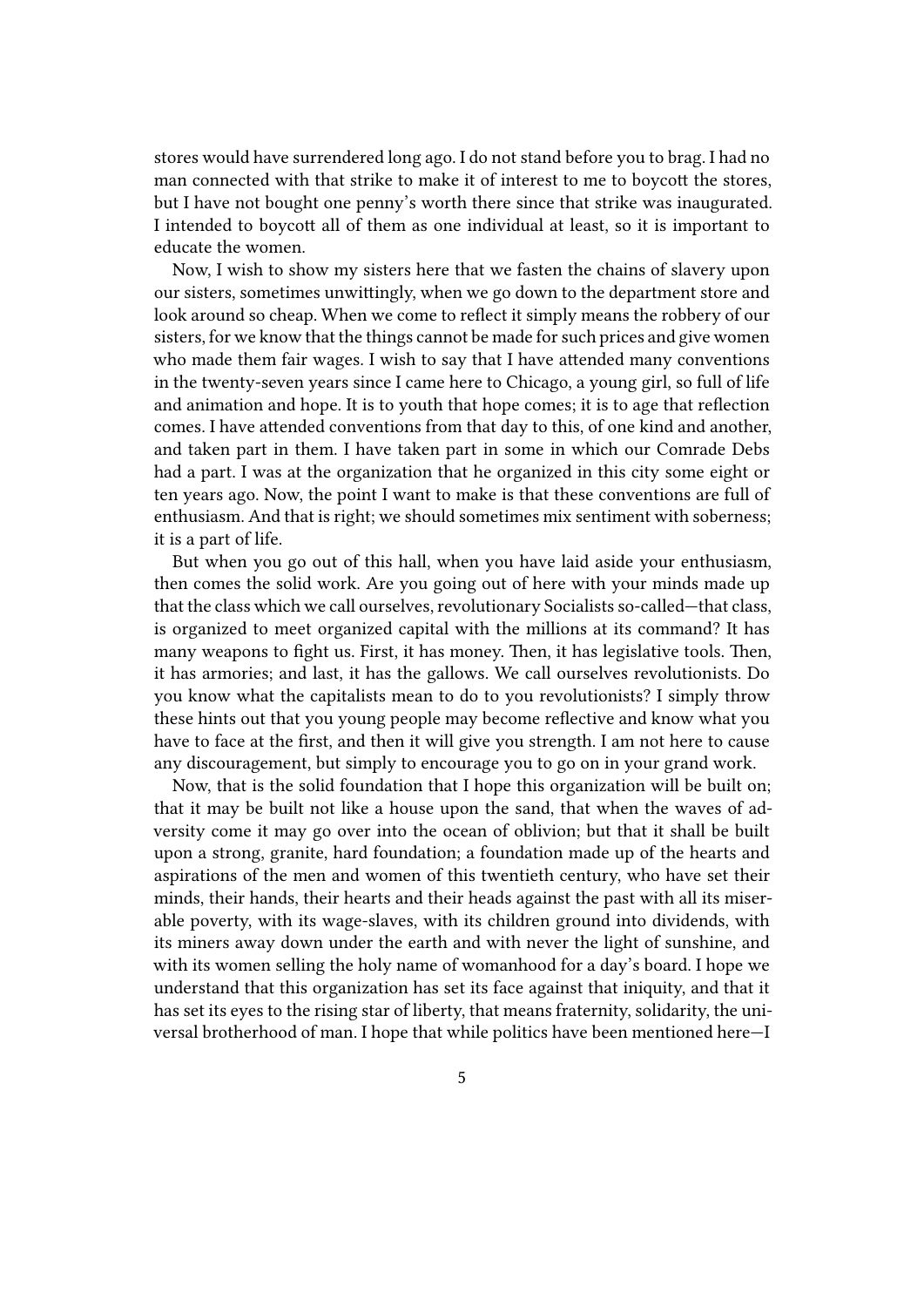am not one of those who, because a man or woman disagrees with me, cannot act with them—I am glad and proud to say I am too broad-minded to say they are a fakir or fool or a fraud because they disagree with me.

My view may be narrow and theirs may be broad; but I do say to those who have intimated politics here as being necessary or a part of this organization, that I do not impute to them dishonesty or impure motives. But as I understand the call for this convention, politics had no place here; it was simply to be an economic organization, and I hope for the good of this organization that when we go away from this hall, and our comrades go some to the west, some to the east, some to the north and some to the south, while some remain in Chicago, and all spread this light over this broad land and carry the message of what this convention has done, that there will be no room for politics at all.

There may be room for politics; I have nothing to say about that; but it is a bread and butter question, an economic issue, upon which the fight must be made. Now, what do we mean when we say revolutionary Socialist? We mean that the land shall belong to the landless, the tools to the toiler, and the products to the producers. Now, let us analyze that for just a moment, before you applaud me. First, the land belongs to the landless. Is there a single land owner in this country who owns his land by the constitutional rights given by the constitution of the United States who will allow you to vote it away from him? I am not such a fool as to believe it. We say, "The tools belong to the toiler." They are owned by the capitalist class. Do you believe they will allow you to go into the halls of the legislature and simply say, "Be it enacted that on and after a certain day the capitalist shall no longer own the tools and the factories and the places of industry, the ships that plow the ocean and our lakes?"

Do you believe that they will submit? I do not. We say, "The product belongs to the producers." It belongs to the capitalist class as their legal property. Do you think that they will allow you to vote them away from them by passing a law and saying, "Be it enacted that on and after a certain day Mr Capitalist shall be dispossessed?" You may, but I do not believe it. Hence, when you roll under your tongue the expression that you are revolutionists, remember what that word means. It means a revolution that shall turn all these things over where they belong—to the wealth producers.

Now, how shall the wealth-producers come into possession of them? I believe that if every man and every woman who works, or who toils in the mines, the mills, the workshops, the fields, the factories and the farms in our broad America should decide in their minds that they shall have that which of right belongs to them, and that no idler shall live upon their toil, and when your new organization, your economic organization, shall declare as man to man and woman to woman, as brothers and sisters, that you are determined that you will possess these things,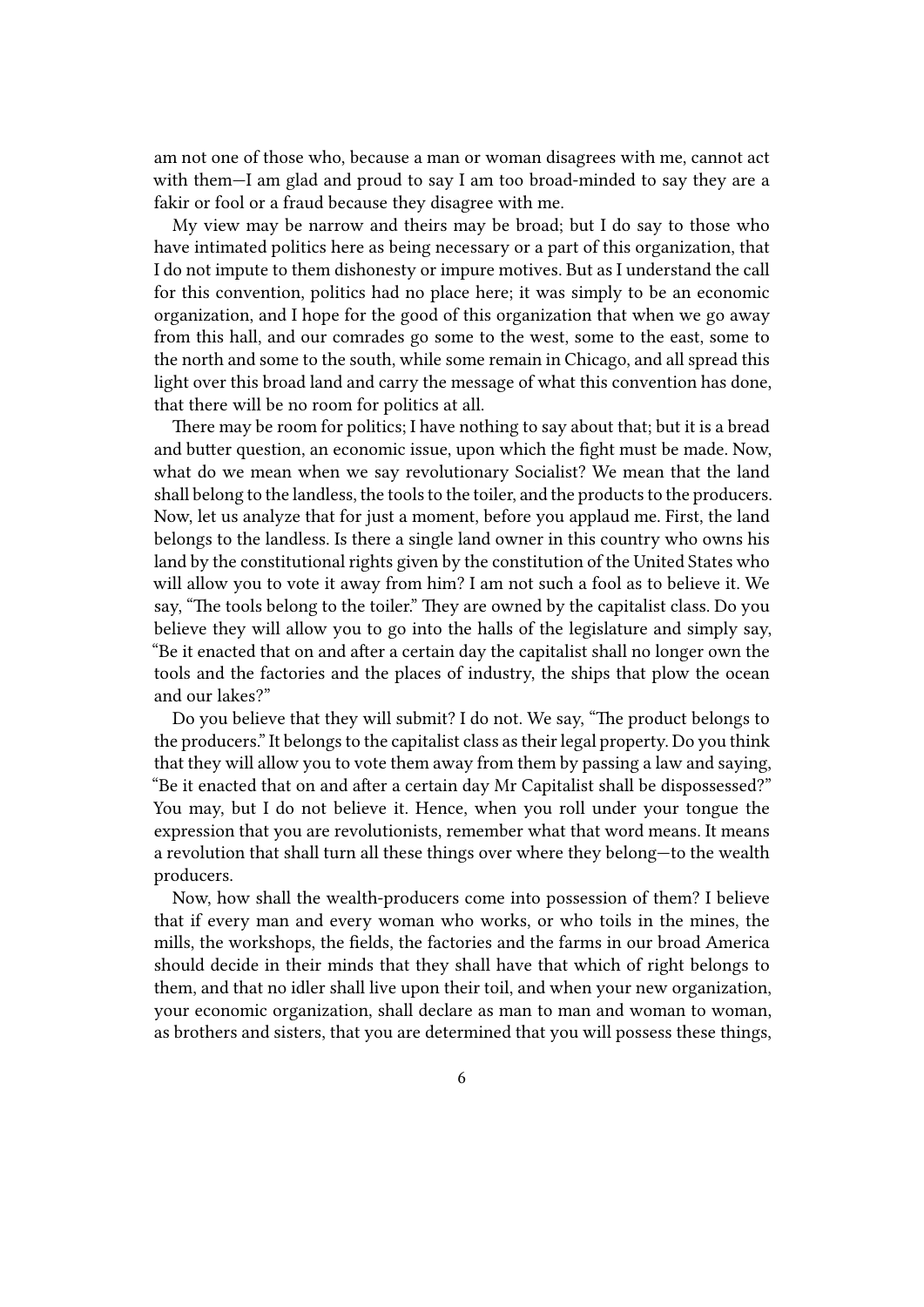then there is no army that is large enough to overcome you, for you yourselves constitute the army. Now, when you have decided that you will take possession of these things, there will not need to be one gun fired or one scaffold erected.

You will simply come into your own, by your own independence and your own manhood, and by asserting your own individuality, and not sending any man to any legislature in any State of the American Union to enact a law that you shall have what is your own; yours by nature and by your manhood and by your very presence upon this Earth. Nature has been lavish to her children. She has placed in this Earth all the material of wealth that is necessary to make men and women happy. She has given us brains to go into her storehouse and bring from its recesses all that is necessary. She has given us these two hands and these brains to manufacture them on a parallel with all other civilizations.

There is just one thing we lack, and we have only ourselves to blame if we do not become free. We simply lack the intelligence to take possession of that hope, and I feel that the men and women who constitute a convention like this can come together and organize that intelligence. I feel that you will at least listen to me, and maybe you will disagree with it.

I wish to say that my conception of the future method of taking possession of this Earth is that of the general strike; that is my conception of it. The trouble with all the strikes in the past has been this: the workingmen, like the teamsters of our cities, these hard-working teamsters, strike and go out and starve. Their children starve. Their wives get discouraged. Some feel that they have to go out and beg for relief, and to get a little coal to keep the children warm, or a little bread to keep the wife from starving, or a little something to keep the spark of life in them so that they can remain wage-slaves. That is the way with the strikes in the past.

My conception of the strike of the future is not to strike and go out and starve, but to strike and remain in and take possession of the necessary property of production. If anyone is to starve—I do not say it is necessary—let it be the capitalist class. They have starved us long enough, while they have had wealth and luxury and all that is necessary. You men and women should be imbued with the spirit that is now displayed in far-off Russia and far-off Siberia where we thought the spark of manhood and womanhood had been crushed out of them. Let us take example from them.

We see the capitalist class fortifying themselves today behind their Citizen's Associations and Employers' Associations in order that they may crush the American labor movement. Let us cast our eyes over to far-off Russia and take heart and courage from those who are fighting the battle there, and from the further fact shown in the dispatches that appear this morning in the news that carries the greatest terror to the capitalist class throughout the world—the emblem that has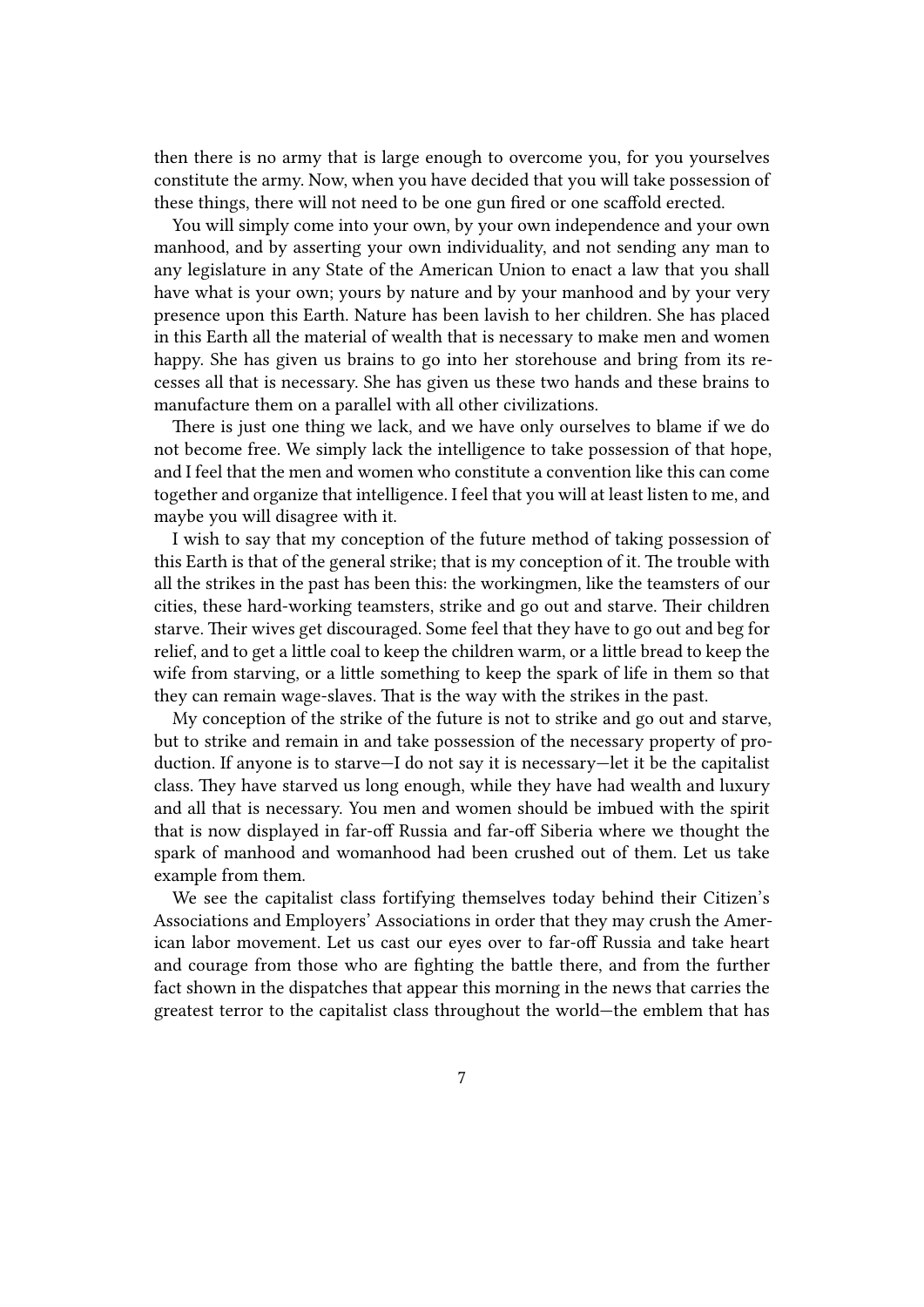been the terror of all tyrants through all the ages, and there you will see that the red flag has been raised.

According to the *Tribune*, the greatest terror is evinced in Odessa and all through Russia because the red flag has been raised. They know that where the red flag has been raised whoever enroll themselves beneath that flag recognize the universal brotherhood of man; they recognize that the red current that flows through the veins of all humanity is identical, that the ideas of all humanity are identical; that those who raise the red flag, it matters not where, whether on the sunny plains of China, or on the sun-beaten hills of Africa, or on the far-off snow-capped shores of the north, or in Russia or America—that they all belong to the human family and have an identity of interest. That is what they know.

So when we come to decide, let us sink such differences as nationality, religion, politics, and set our eyes eternally and forever towards the rising star of the industrial republic of labor; remembering that we have left the old behind and have set our faces toward the future. There is no power on Earth that can stop men and women who are determined to be free at all hazards. There is no power on Earth so great as the power of intellect. It moves the world and it moves the Earth.

Now, in conclusion, I wish to say to you—and you will excuse me because of what I am going to say and only attribute it to my interest in humanity. I wish to say that nineteen years ago on the fourth of May of this year, I was one of those at a meeting at the Haymarket in this city to protest against eleven workingmen being shot to pieces at a factory in the southeastern part of this city because they had dared to strike for the eight-hour movement that was to be inaugurated in America in 1886.

The Haymarket meeting was called primarily and entirely to protest against the murder of comrades at the McCormick factory. When that meeting was nearing its close someone threw a bomb. No one knows to this day who threw it except the man who threw it. Possibly he has rendered his account with nature and has passed away. But no human being alive knows who threw it. And yet in the soil of Illinois, the soil that gave a Lincoln to America, the soil in which the great, magnificent Lincoln was buried, in the State that was supposed to be the most liberal in the union, five men sleep the last sleep in Waldheim under a monument that has been raised there because they dared to raise their voices for humanity. I say to any of you who are here and can do so, it is well worth your time to go out there and draw some inspiration around the graves of the first martyrs who fell in the great industrial struggle for liberty on American soil.

I say to you that even within the sound of my voice, only two short blocks from where we meet today, the scaffold was erected on which those five men paid the penalty for daring to raise their voices against the iniquities of the age in which we live.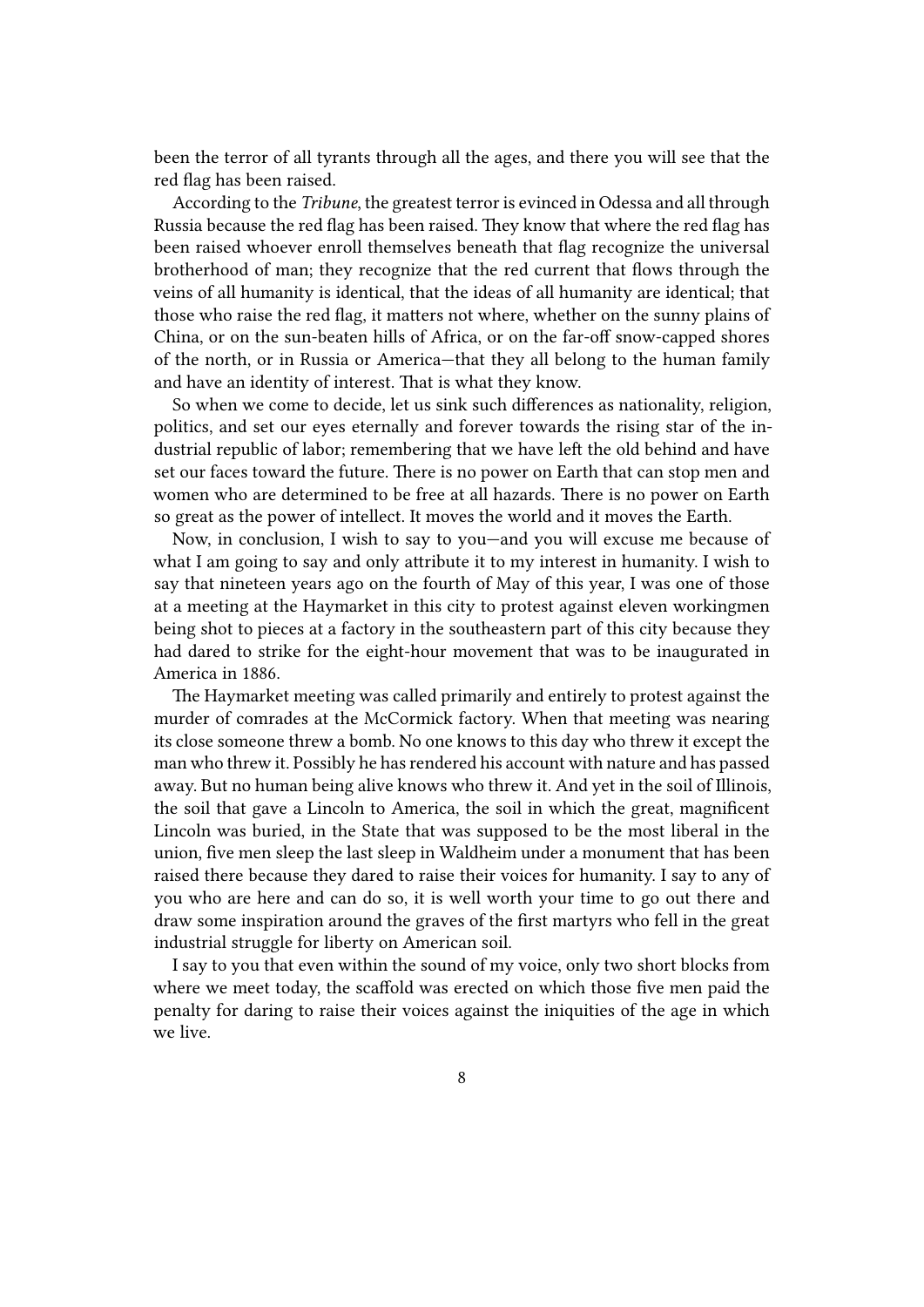We are assembled here for the same purpose. And do any of you older men remember the telegrams that were sent out from Chicago while our comrades were not yet even cut down from the cruel gallows?

"Anarchy is dead, and these miscreants have been put out of the way."

Oh, friends, I am sorry that I even had to use that word, "anarchy" just now in your presence, which was not in my mind at the outset.

So if any of you wish to go out there and look at this monument that has been raised by those who believed in their comrades' innocence and sincerity, I will ask you, when you have gone out and looked at the monument, that you will go the reverse side of the monument and there on the reverse side the words of a man, himself the purest and the noblest man who ever sat in the gubernatorial chair of the State of Illinois, John P. Altgeld. On that monument you will read the clause of his message in which he pardoned the men who were lingering then in [prison in] Joliet.

I have nothing more to say. I ask you to read the words of Altgeld, who was at that time the governor, and had been a lawyer and a judge, and knew whereof he spoke, and then take out your copybooks and copy the words of Altgeld when he released those who had not been slaughtered at the capitalists' behest, and then take them home and change your minds about what those men were put to death for.

Now, I have taken up your time in this because I simply feel that I have a right as a mother, and as a wife of one of those sacrificed men, to say whatever I can to bring the light to bear upon this conspiracy and to show you the way it was. Now, I thank you for the time that I have taken up of yours. I hope that we will meet again some time, you and I, in some hall where we can meet and organize the wage workers of America, the men and women, so that the children may not go into the factories, nor the women into the factories, unless they go under proper conditions.

I hope even now to live to see the day when the first dawn of the new era will have arisen, when capitalism will be a thing of the past, and the new industrial republic, the commonwealth of labor, shall be in operation. I thank you.